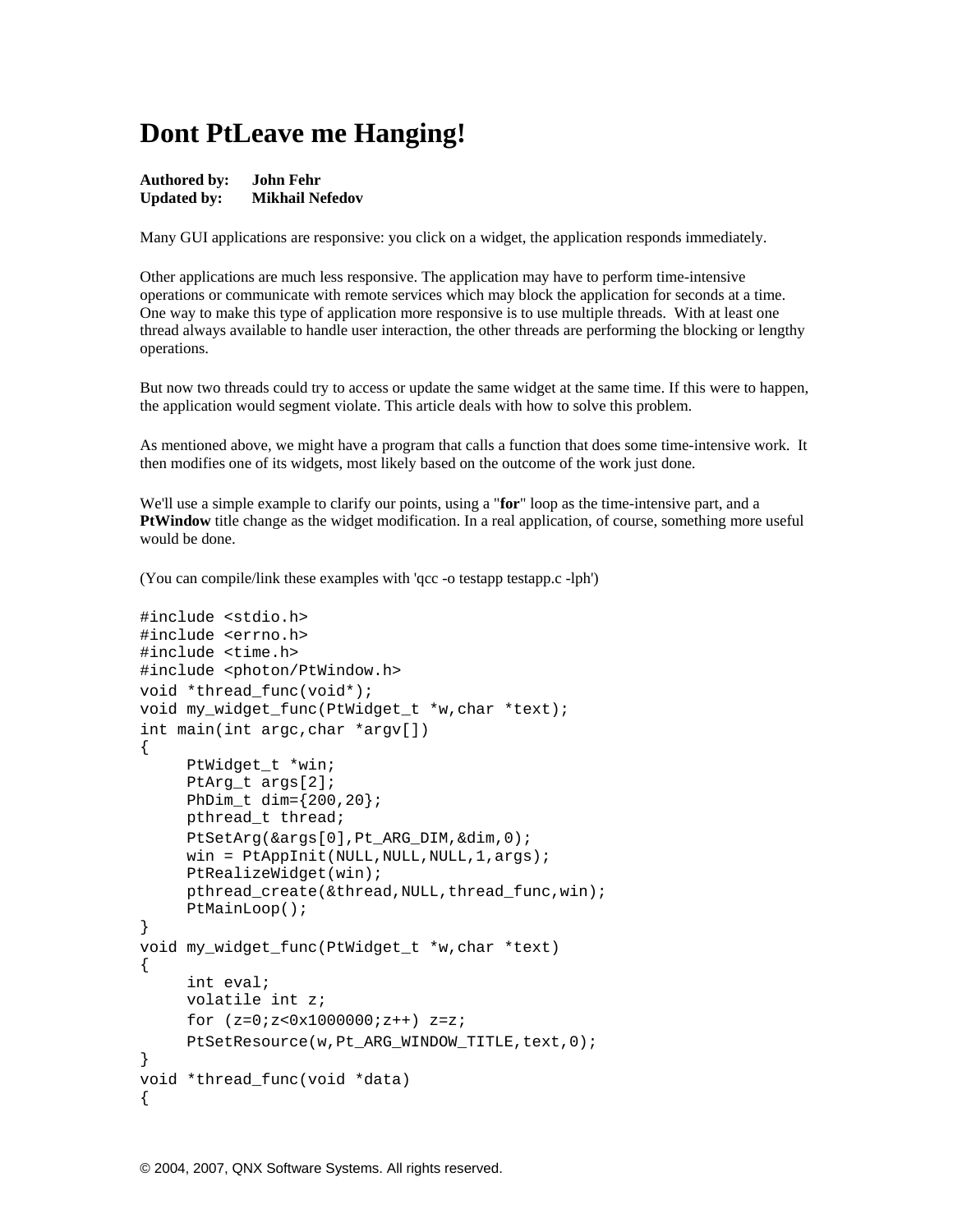```
 PtWidget_t *win=(PtWidget_t*)data; 
      char title[80]; 
      while (1) 
     \{time t ltime=time(NULL);
          strftime(title,80,"Its %H:%M:%S", localtime(&ltime));
           my_widget_func(win,title); 
          sleep(5); } 
}
```
If you compile and run this program, you'll notice that the application dies of a segment violation (**SIGSEGV**) after five seconds. Why? QNX Photon microGUI functions aren't thread safe -- our call to **PtSetResource**() trips something up internally, and KABOOM!

The people at QNX Software have been kind enough to provide an answer: **PtEnter**() locks the Photon library, and **PtLeave**() unlocks the Photon library. We can make any kind of Photon library call between those two function calls. To make our example work, change the **PtSetResource**() call to:

```
if ((eval=PtEnter(Pt_EVENT_PROCESS_PREVENT))>=0) 
{ 
       PtSetResource(w, Pt_ARG_WINDOW_TITLE, text, 0);
        PtLeave(eval); 
}
```
We're simply calling **PtEnter**(), making sure it's not returning an error, then calling our **PtSetResource**() function, and calling **PtLeave**(). Works like a charm.

Let's complicate things a bit. It could be anything but, for this example, let's say you need to call our **my\_widget\_func**() function when the widget is exposed. Let's also assume that you can't, for whatever reason, move the **PtEnter**/**PtLeave**() calls outside of your widget function.

Here's the code for our callback:

```
int event_handler(PtWidget_t *widget,void *data,PtCallbackInfo_t 
*cbinfo) 
{ 
      my_widget_func(widget,"Time to expose"); 
      return Pt_CONTINUE; 
}
```
and of course we need to add the handler to the widget by inserting the following line after the **PtRealizeWidget**() function call:

PtAddEventHandler(win, Ph\_EV\_EXPOSE, event\_handler, NULL);

Now, we'd expect our window title to change temporarily to 'Time to expose' every time we dragged another window across it. (The window widget will get an expose event every time part of it is exposed.) But nothing happens!

This is because the Photon library is already locked by the **PtMainLoop**() thread. So when we try to lock it again with **PtEnter**(), it fails. (**PtEnter**() and **PtLeave**() calls are not recursive.)